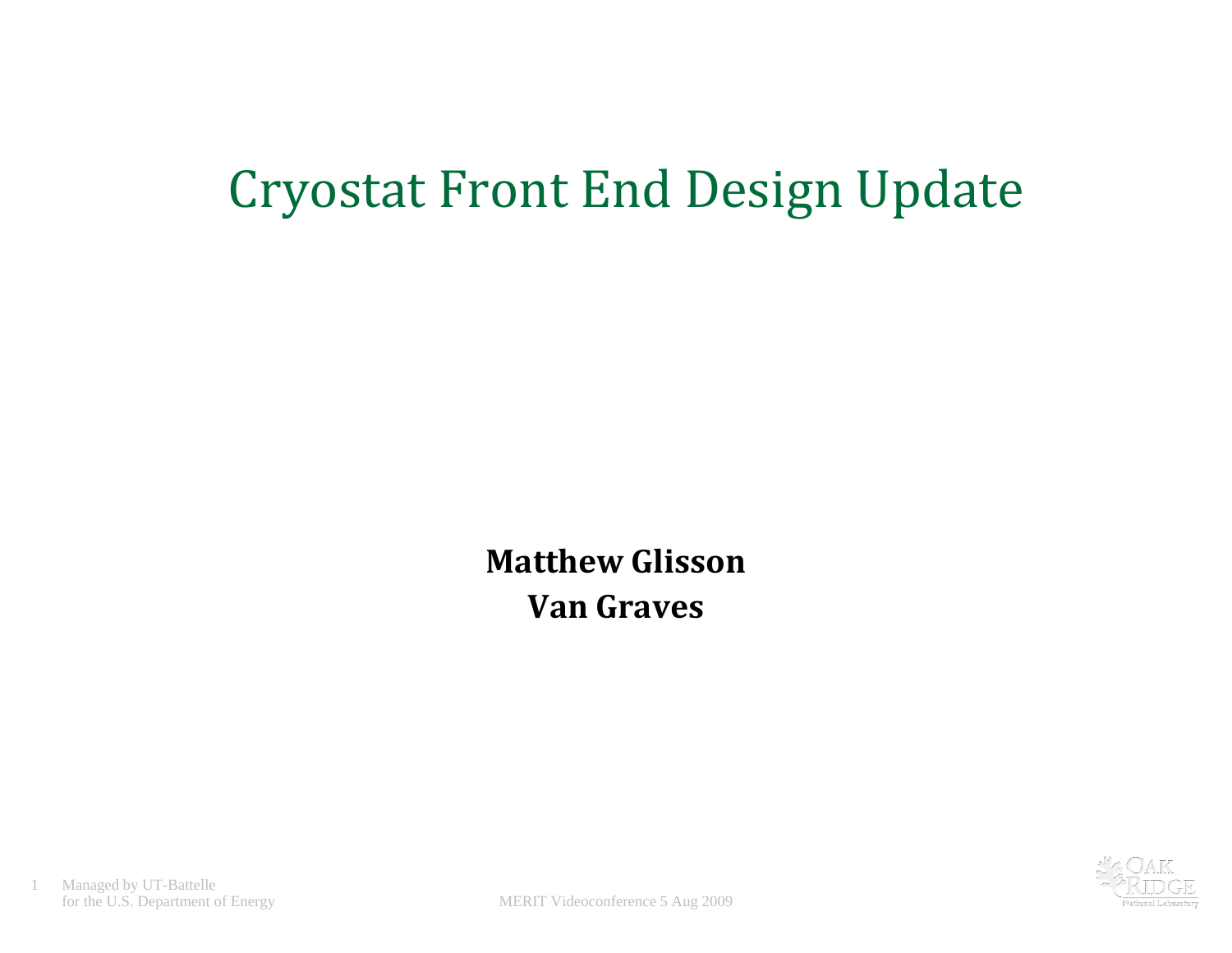### Front of the Cryostat: Considerations



- •**Beamwi dndow mus tbeadd dedto the front of the cryostat to provide mercury vapor containment**
- $\bullet$  **Mercury nozzle must be positioned below proton beam and at specific angle**
- $\bullet$  **Everything must come straight into cryostat so iron p g lu can be removed**

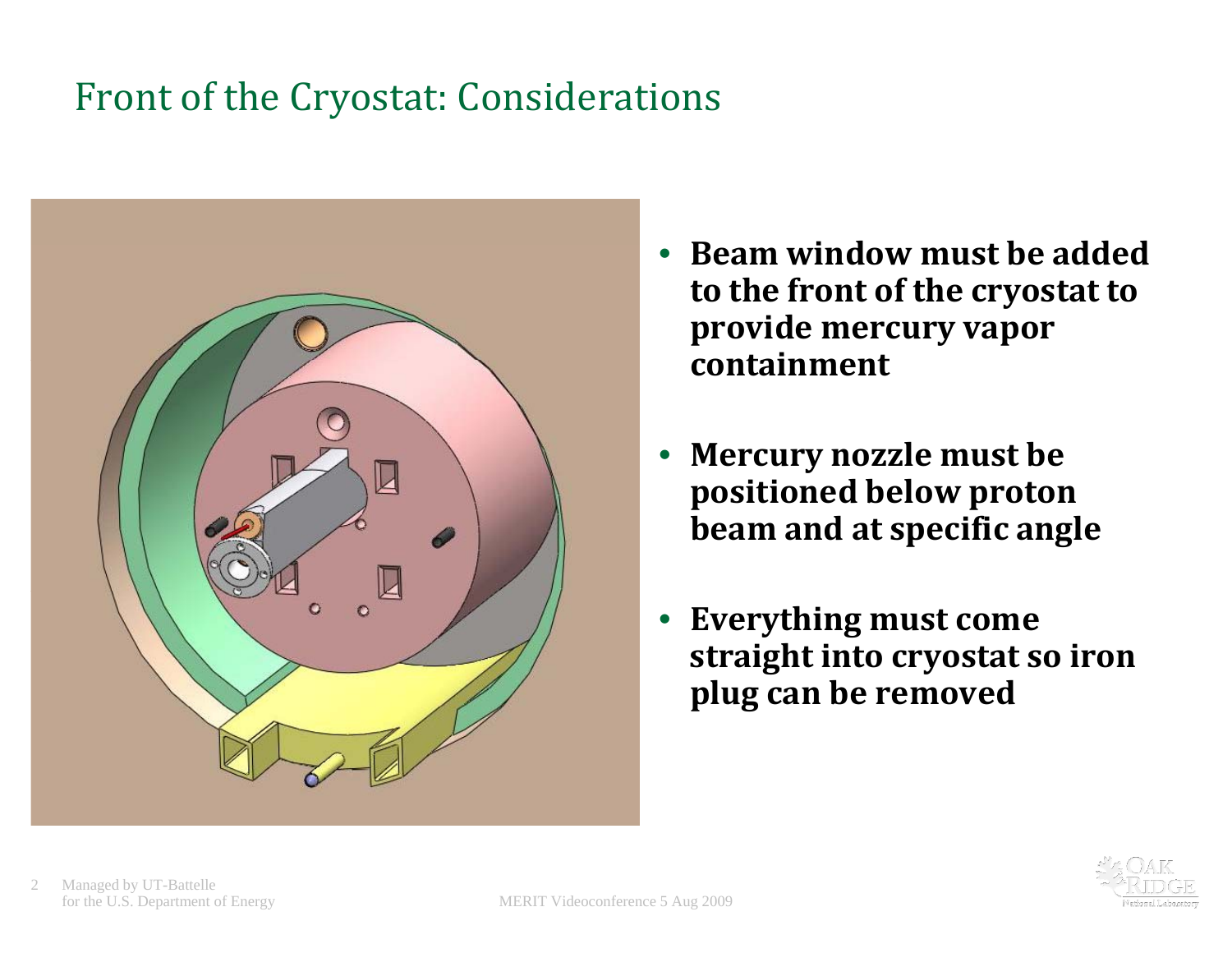# Front of the Cryostat: Possible Solution



- •**extension comes off the front of the cr yostat**
- **Provides location to mount beam window, contains nozzle, and vent**
- • **Due to shallow angle between mercury nozzle and beam, extension must be very long to provide enough space for window pipe window, connections**

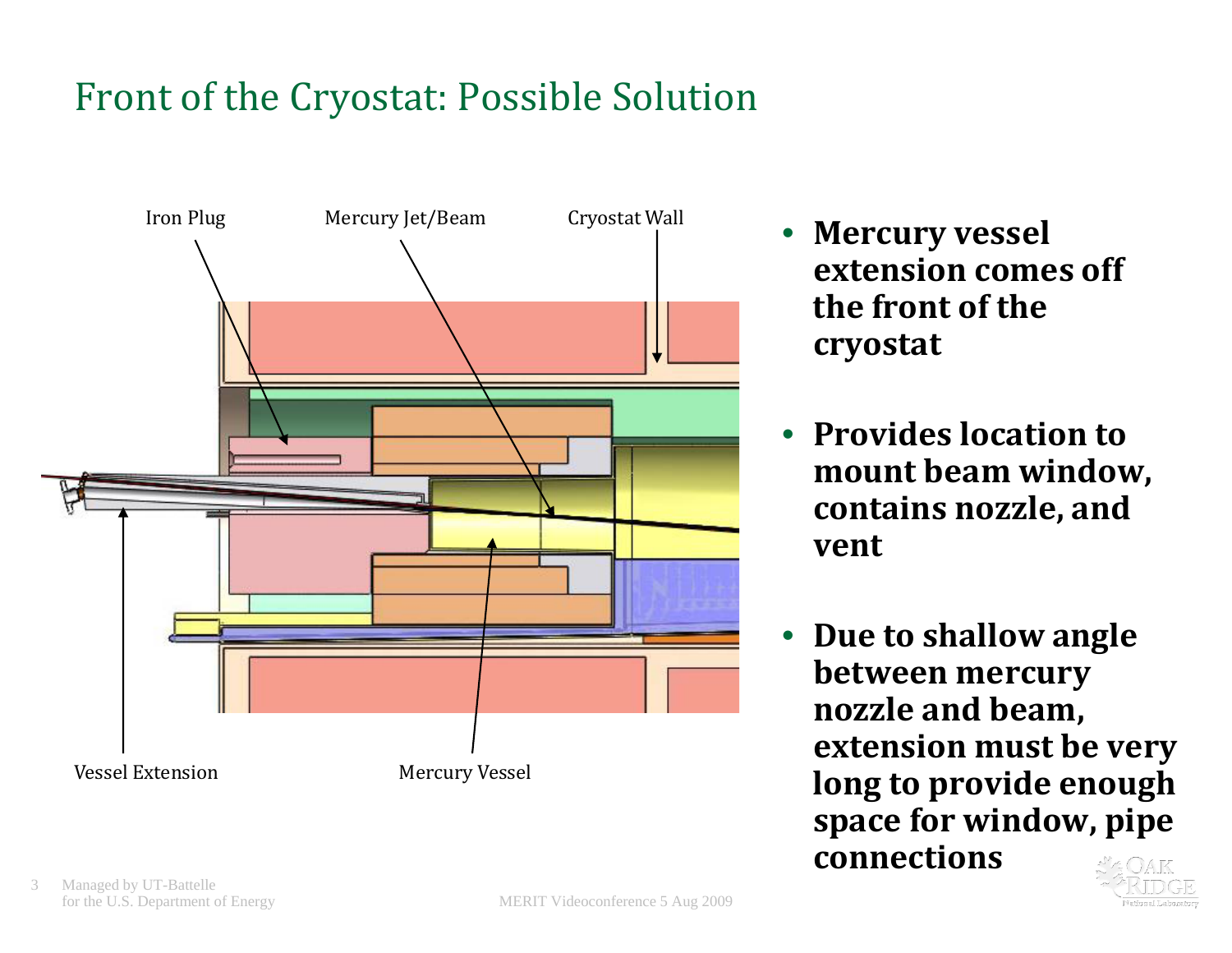# Vessel Extension: Front



- **N t h l i Note how close pipe** •**connection flange (white) and window (brown) must be**
- **Window, pipe angled away from each other**
	- **Will angle in pipe create flow problems downstream?**
- **Window covers hole that goes back to mercury tank, beam (red) travels through hole**

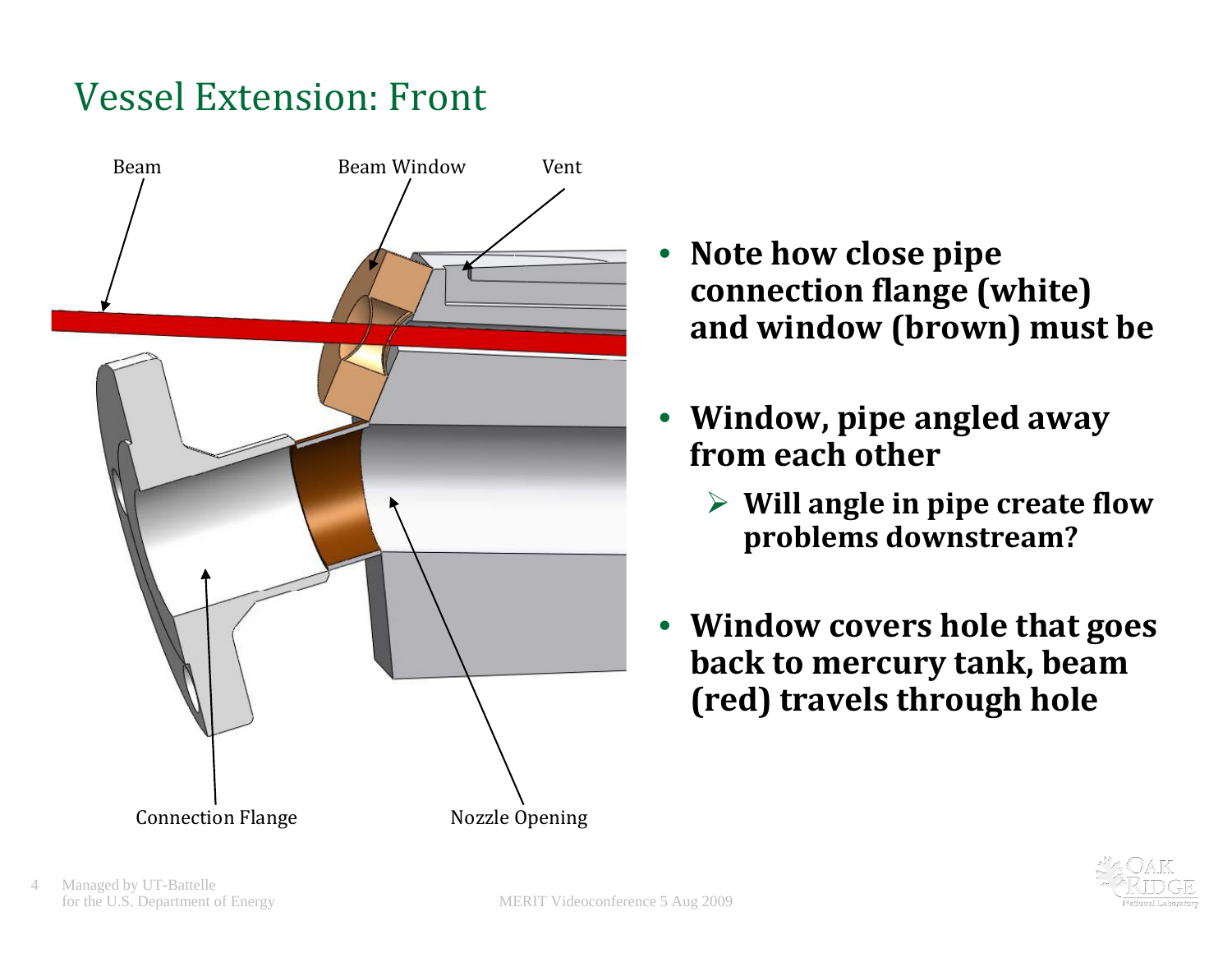# Vessel Extension: Back



- **Mercury nozzle (highlighted in blue) machined directly out of extension**
- **Nozzle ends in small chamber, allows mercury jet (bl ) ue to b i eg <sup>n</sup> curving downwards into tank(yellow)**
- $\bullet$  **Chamber floor sloped, splashed mercury will flow out into tank**

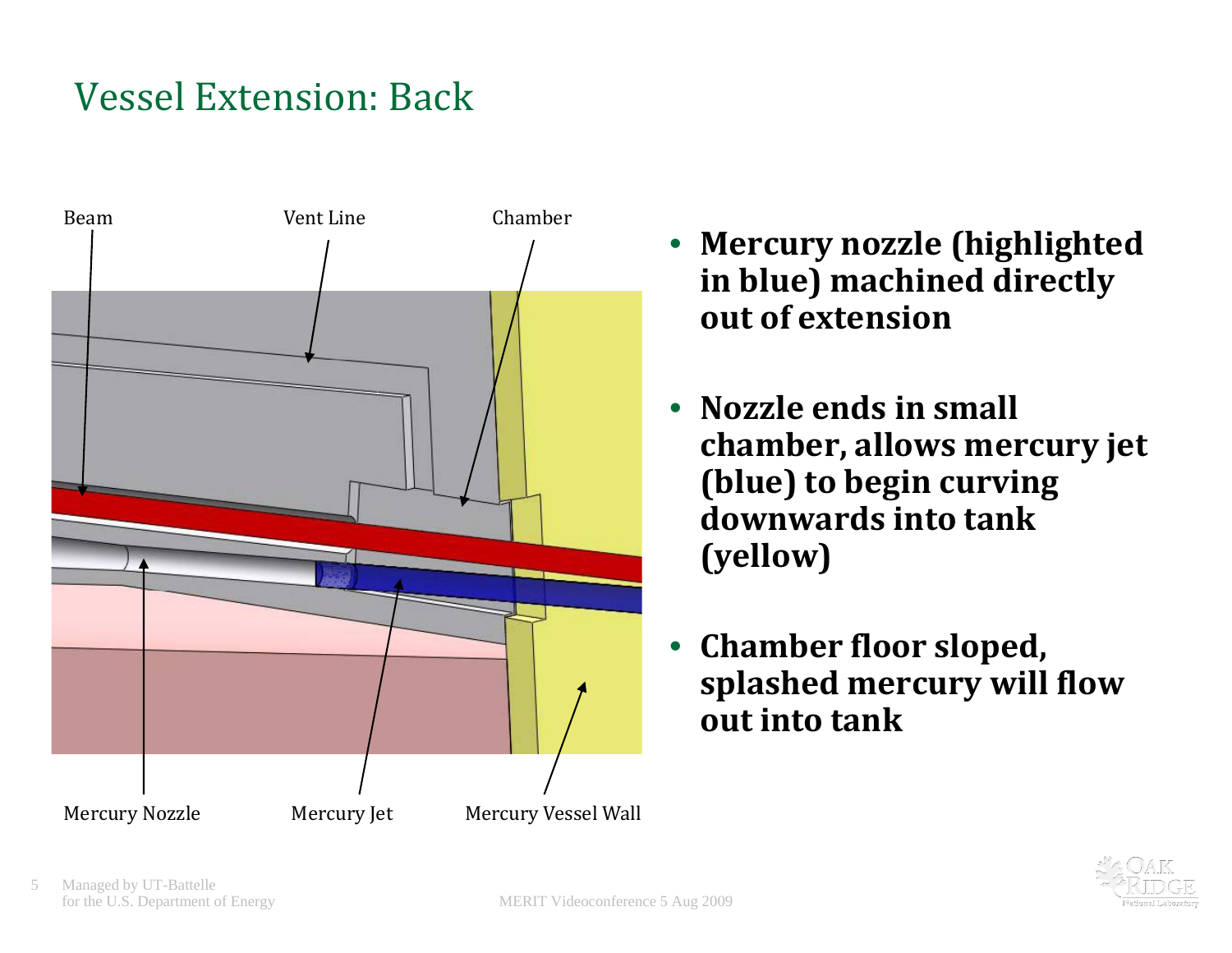#### Vessel: Iron Plug





6 Managed by UT-Ba

- **Iron plug ( i k) p <sup>n</sup> can <sup>t</sup> l rave straight in and out of the cryostat**
- **Once iron plug travels entire length of extension it is free to be movedelsewhere**
- **Many holes in iron plug Is this acceptable?**

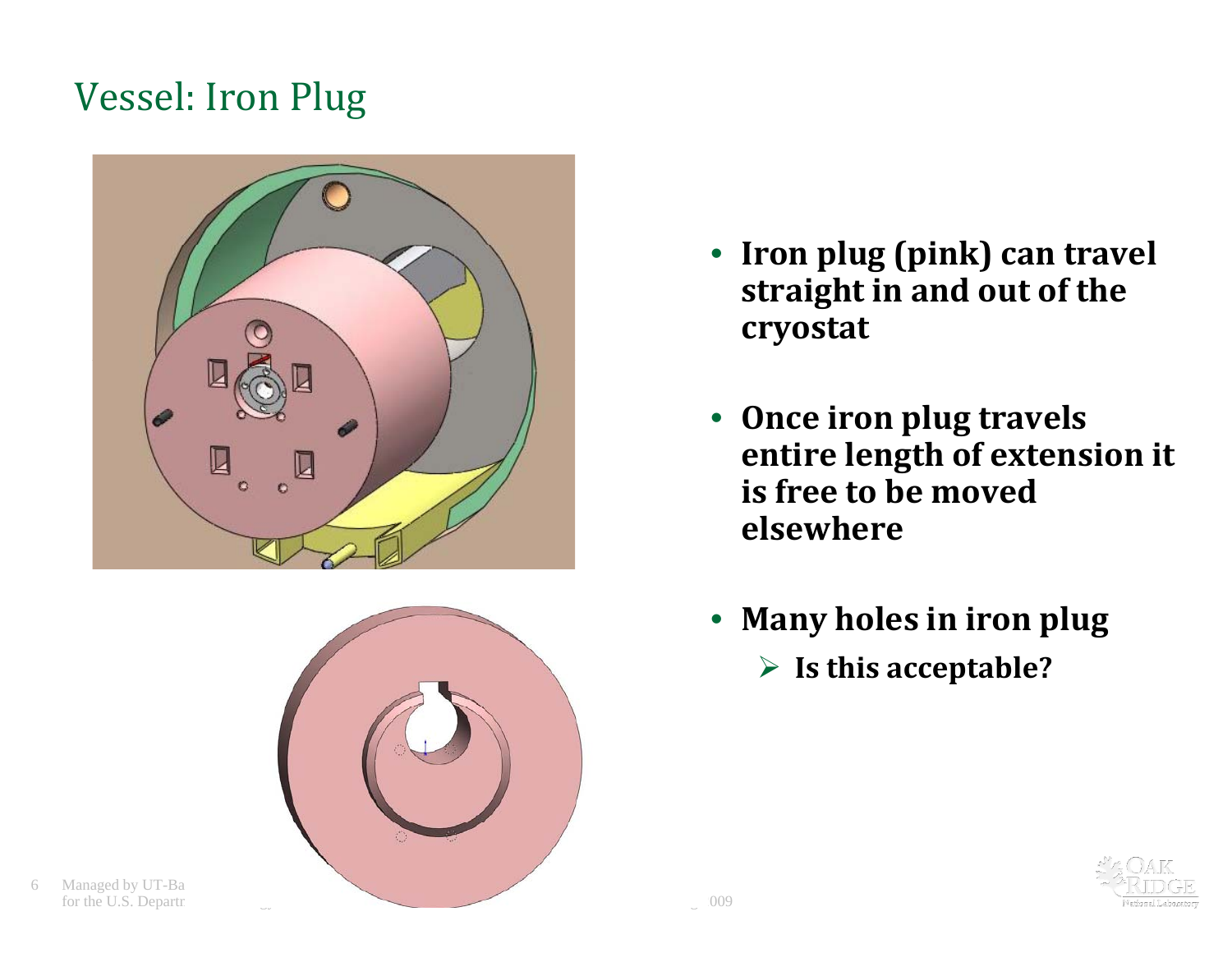#### Iron Plug/HC Magnet Removal: Animation (Double click on title below)

# Cryostat magnet removal.wmv

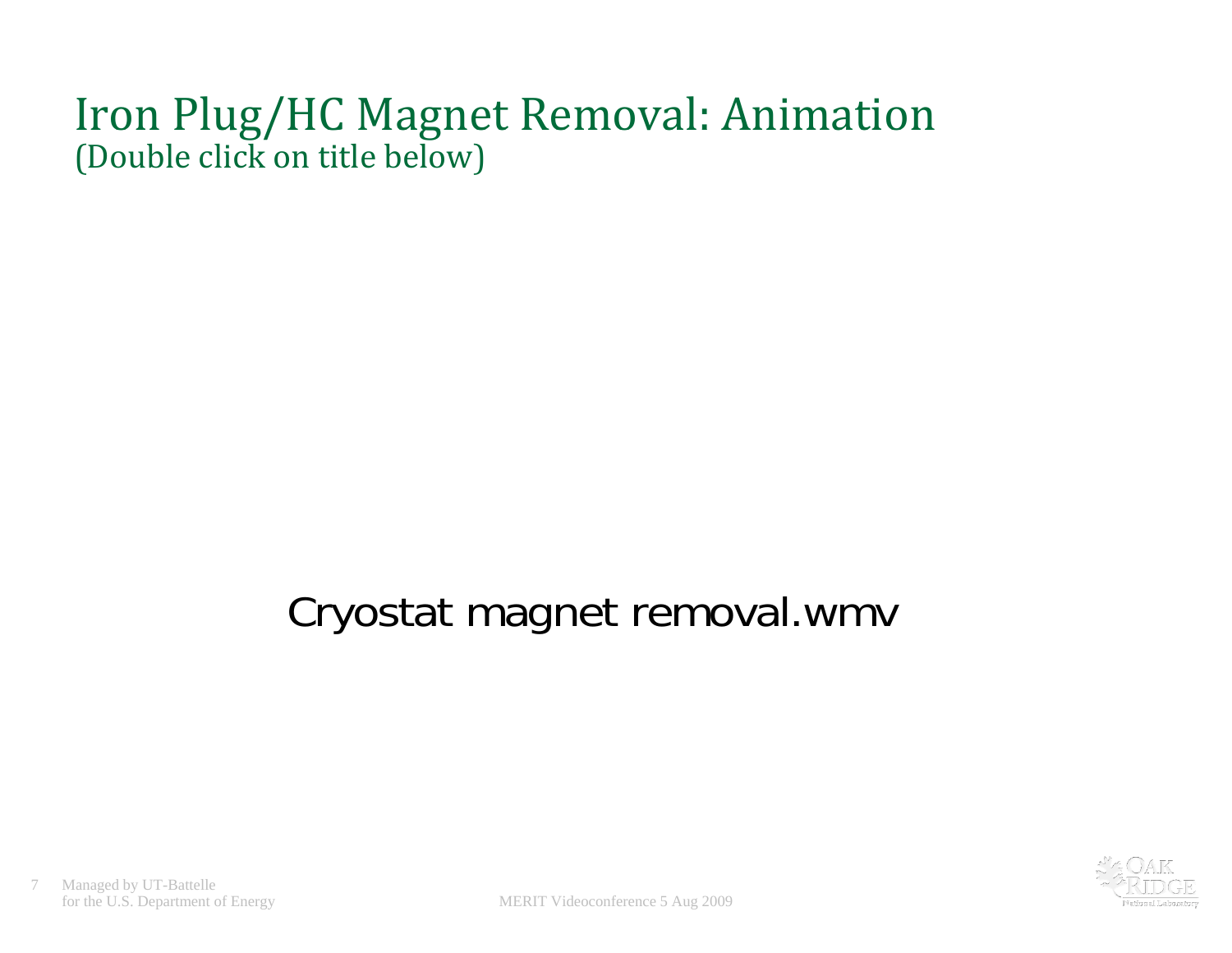# Iron Plug/HC Magnet Removal: Summary



- • **Iron plug support structure (red ) kee p s plu g in place ( p p during use, moves it back for removal**
- • **Plug unbolted from support structure, hook (blue) removes iron plug**
- **Second hook (purple) interfaces with HC magnet group and removes it**
- **Vessel extension, not shown in animation, compatible**

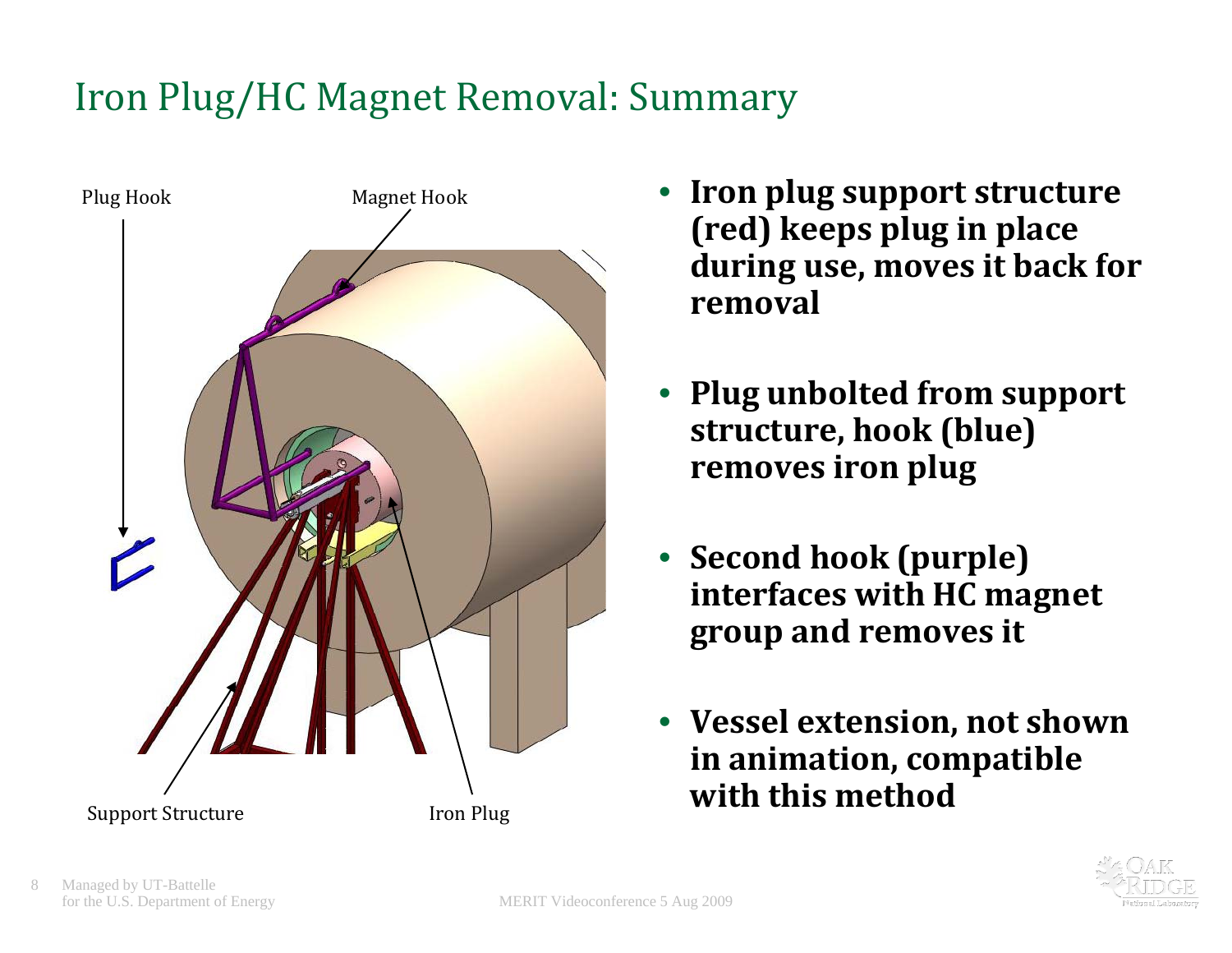#### Summary



- $\bullet$ **Added extension to mercury vessel to make it <sup>a</sup> closed volume**
- $\bullet$ **Extension contains mercury nozzle, mounting point for beam window**
- $\bullet$ **Conceptualized possible method for removing iron plug, HC magnets**